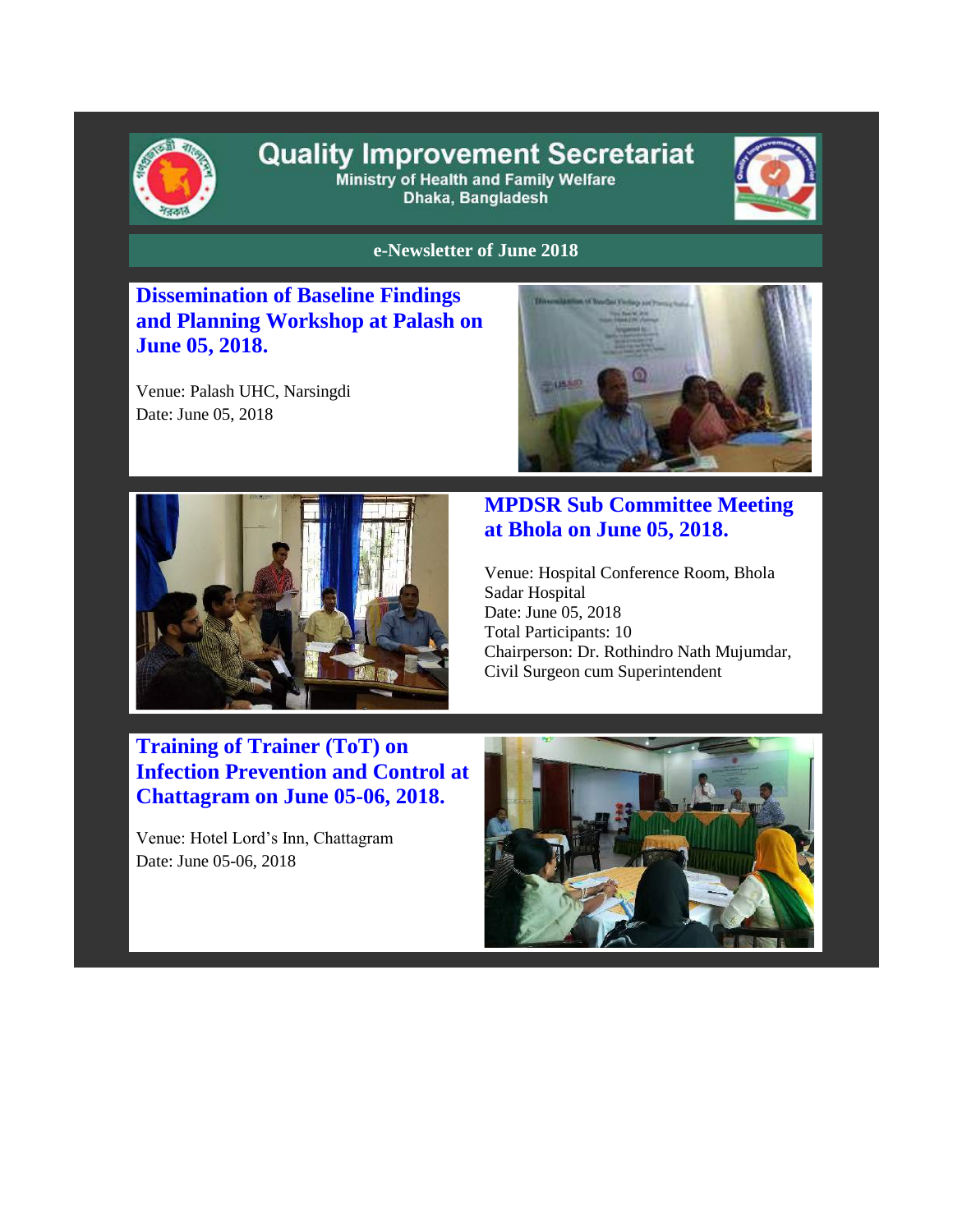

#### **District Hospital QIC Meeting at Lalmonirhat District Hospital on June 06, 2018.**

Venue: Conference Room, Lalmonirhat District Hospital Date: June 06, 2018 Chaired by: Dr. Abu Fattah Md. Ahsan Ali, Superintendent of Lalmonirhat District Hospital Total Participants: 19

**Dissemination of Baseline Findings and Planning Workshop at Shibpur on June 07, 2018.**

Venue: Shibpur UHC, Narsingdi Date: June 07, 2018





### **District Hospital QIC meetings at Barisal on June 10, 2018.**

Venue: Hospital Conference Room, Barishal General Hospital Date: June 10, 2018 Total Participants: 20 Chairperson: Dr. Monower Hossain, Civil Surgeon Cum Superintendent

# **District & District Hospital QIC Meetings at Bhola on June 10, 2018.**

Venue: Hospital Conference Room, Bhola Sadar Hospital Date: June 10, 2018 Total Participants: 23 Chairperson: Dr. Rothindro Nath Majumder, Civil Surgeon cum Superintendent

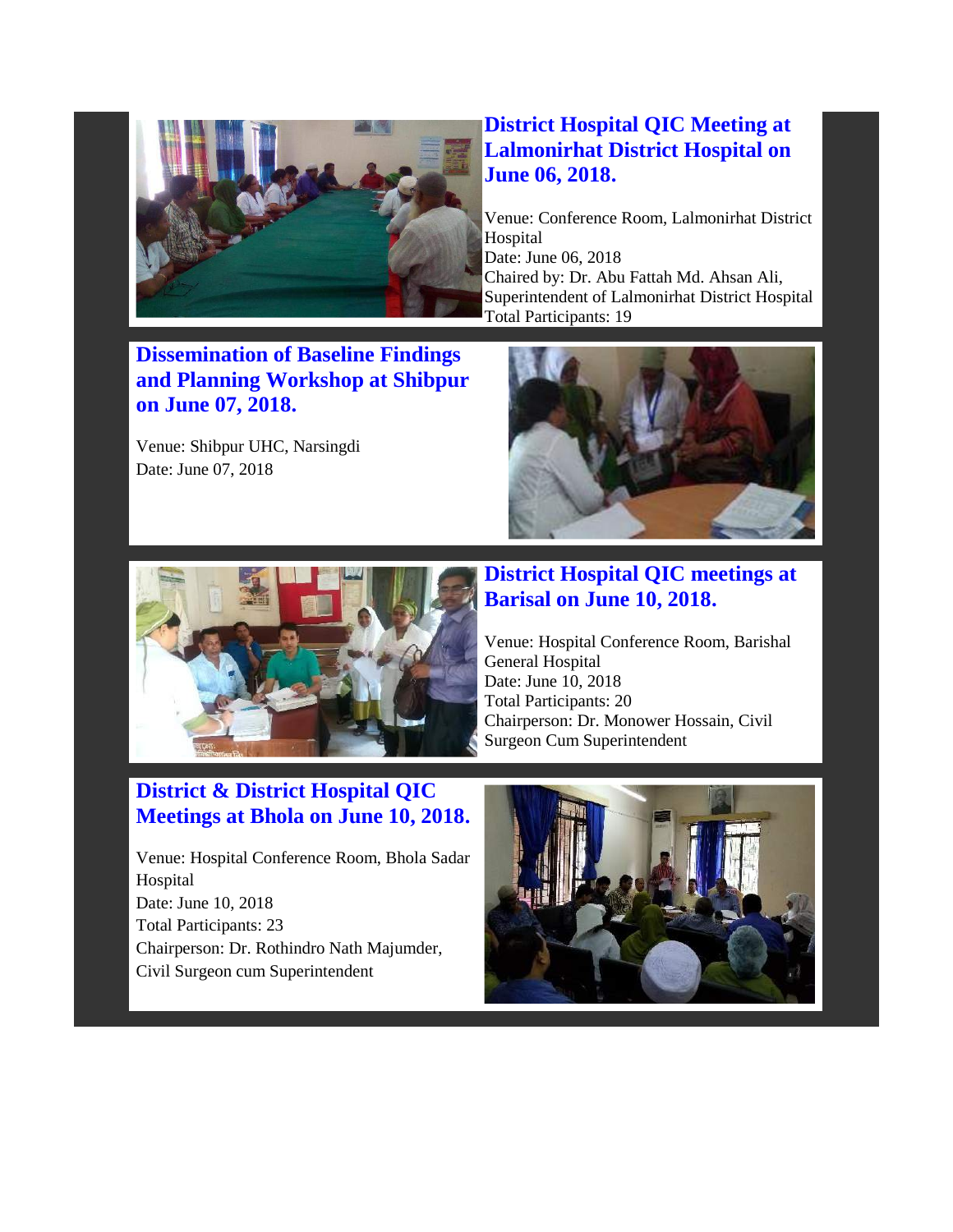

## **Training of Trainer (ToT) on Infection Prevention and Control at Sylhet on June 10-11, 2018.**

Venue: Hotel Metro International, Sylhet Date: June 10-11, 2018

**Dissemination of Baseline Findings and Planning Workshop at MCWC, Narsingdi on June 12, 2018.**

Venue: MCWC, Narsingdi Date: June 12, 2018





#### **District Hospital QIC Meeting at Gaibandha District Hospital.**

Venue: Doctors' Lounge, Gaibandha District Hospital Date: June 21, 2018 Chaired by: Dr. Amal Chandra Shaha, Superintendent, Gaibandha District Hospital Total Participants: 09

# **DQIC & DHQIC meetings at Jhalokathi.**

Venue: Hospital Conference Room, Jhalokathi Sadar Hospital Date: June 26, 2018 Chairperson: Dr. Shaymol Krishno Hawlader, Civil Surgeon cum Superintendent Total Participants: 25

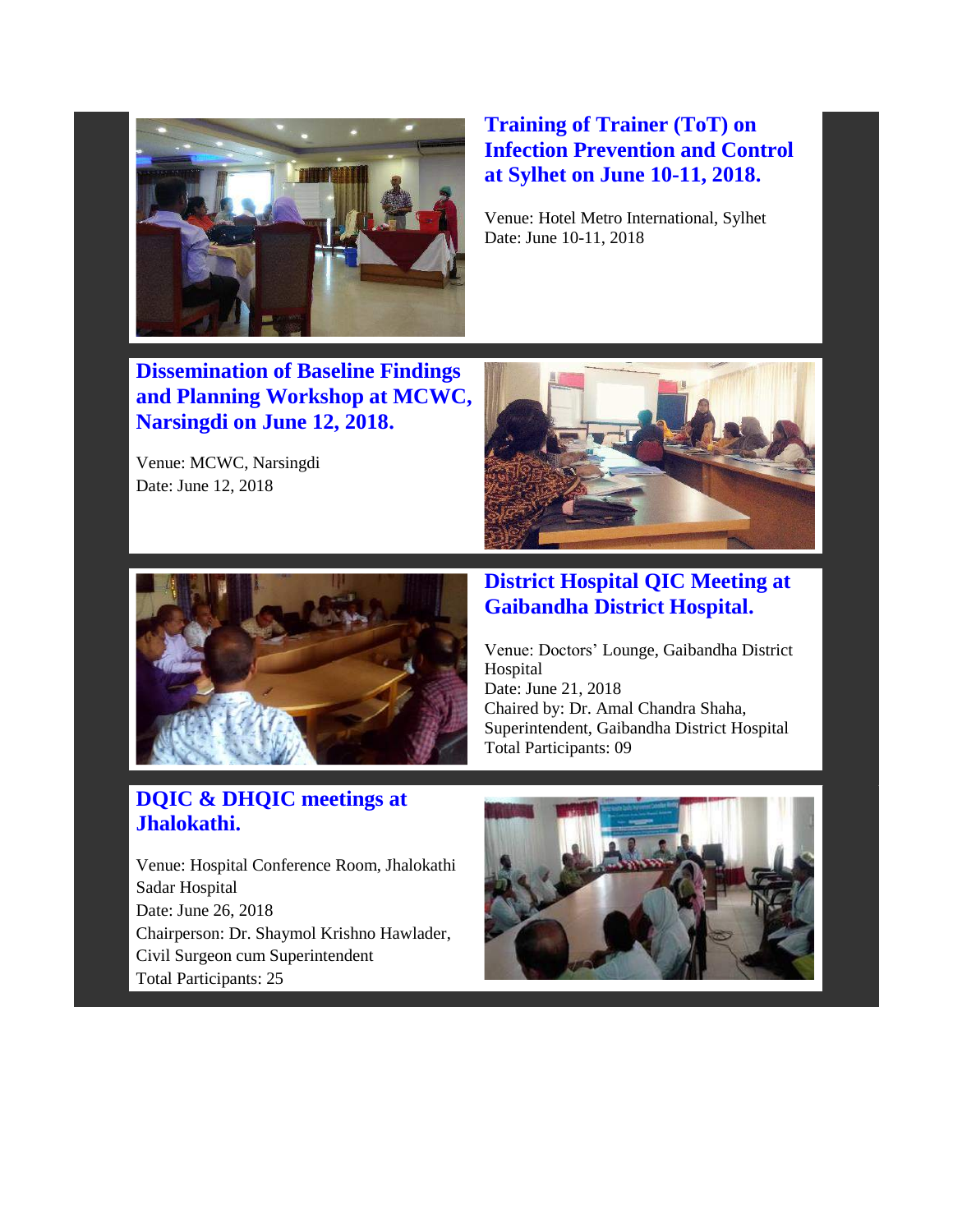

# **Training on Infection Prevention & Control at District Hospital, Banadarban.**

Venue: Conference Room of District Hospital, Bandarban Date: June 26-27, 2018 Total Participants: 42

# **District Quality Improvement Committee meeting at Hobiganj.**

Venue: Civil Surgeon Office, Habiganj Date: June 27, 2018 Chaired by: Dr Suchinta Chowdury, Civil Surgeon, Habiganj Participants: 10



# **Upazilla Quality Improvement Committee Meeting at Golapgonj UHC, Sylhet.**

Venue: Golapgonj UHC, Sylhet Chaired by: Dr Towhid Ahmed, UH&FPO, Golapgonj Date: June 27, 2018 Participants: 12



**Training of Trainer (ToT) on Infection Prevention and Control at Barisal on June 27-28, 2018.**

Venue: Health Department Training Center, Barisal Date: June 27-28, 2018 Participants: 22